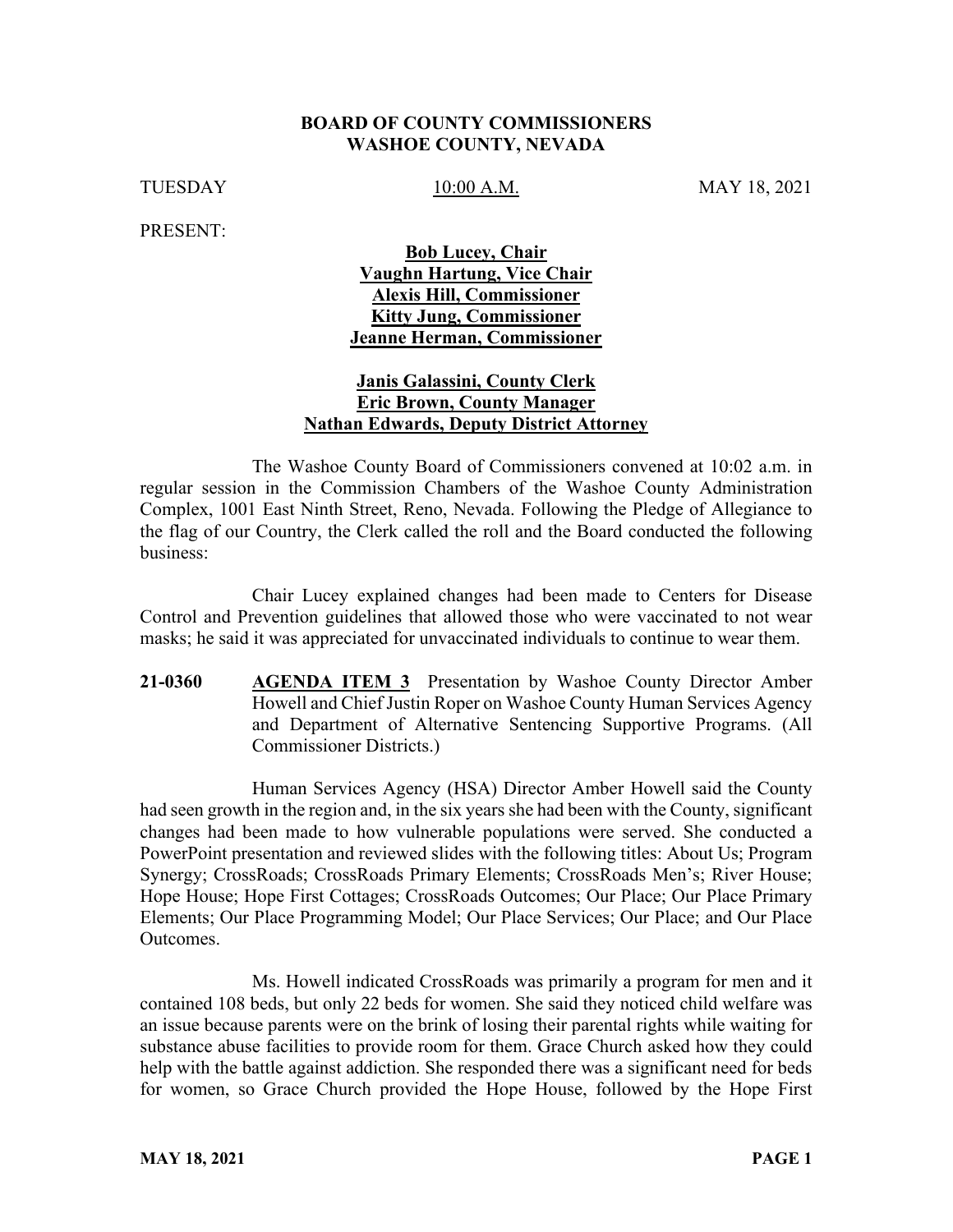Cottages, allowing more women and children to be housed. She explained the CrossRoads program was not a rehabilitation or mental health facility, it was a housing program. She expressed the need for individuals to have a roof over their heads and food in their stomachs before they could focus on anything else, which was the intent of the CrossRoads program. Individuals were provided a loving environment which allowed them to focus on getting their children back or to live independently and sober. She explained the affordable housing crisis was creating a bottleneck effect for individuals, many of whom had to stay at CrossRoads longer than expected to secure housing.

Ms. Howell described the process for guests at Our Place, saying every guest had someone on staff who knew their story; case managers did not change even when guests transitioned into independent living. She expressed excitement that no families were on the waiting list for housing at Our Place. The Our Place campus had expanded to a total occupancy of 136 women, including 36 beds for women and 38 for families. She stated the program had proven to be effective and progress was being made daily.

In response to a question from Vice Chair Hartung, Ms. Howell stated 66 percent of individuals continued to stay at Our Place, but the other 34 percent were only there a short time because they were not ready to stay at the campus. She noted those individuals were provided a diversion case worker who connected them to services until they decided what they wanted to do. She mentioned sobriety was not a requirement to stay at Our Place, but the campus was drug and alcohol free, and individuals would be eliminated from the program if they had such items onsite. She indicated 15 individuals on the campus had substance abuse issues and were pipelining up to the CrossRoads campus. Vice Chair Hartung wondered whether more space was needed at the CrossRoads campus to help get people out of the system. Ms. Howell believed they had the capacity for men and women at CrossRoads, which helped solve the bottleneck that was caused when there was no place for sober people to go after completing the program; they could end up on the streets and all the work they did would be for nothing. She asserted affordable housing was the most significant issue.

Vice Chair Hartung wondered whether any employers had been approached about subsidizing housing for their employees. He said he worked at Harrah's Casino many years ago and received subsidized housing at the River's Edge Apartments. Ms. Howell replied they had not yet. A \$6 million grant was received from the Reno Housing Authority to assist with housing, and she felt the programs were working well and meeting the community needs for beds. However, she added, they were ready to explore additional options.

Commissioner Jung inquired about the average number of people discharged from the Sheriff's Office per day and wondered whether more case worker resources were needed. She said many people who entered programs due to domestic violence, substance abuse, and mental illness typically had to attempt rehabilitation 7 to 12 times before they quit whatever issue they had. Relapse was part of recovery, she said, and simply attending programs helped people. She wanted a future agenda item about how to help people that were ready to live on their own but did not make enough money to rent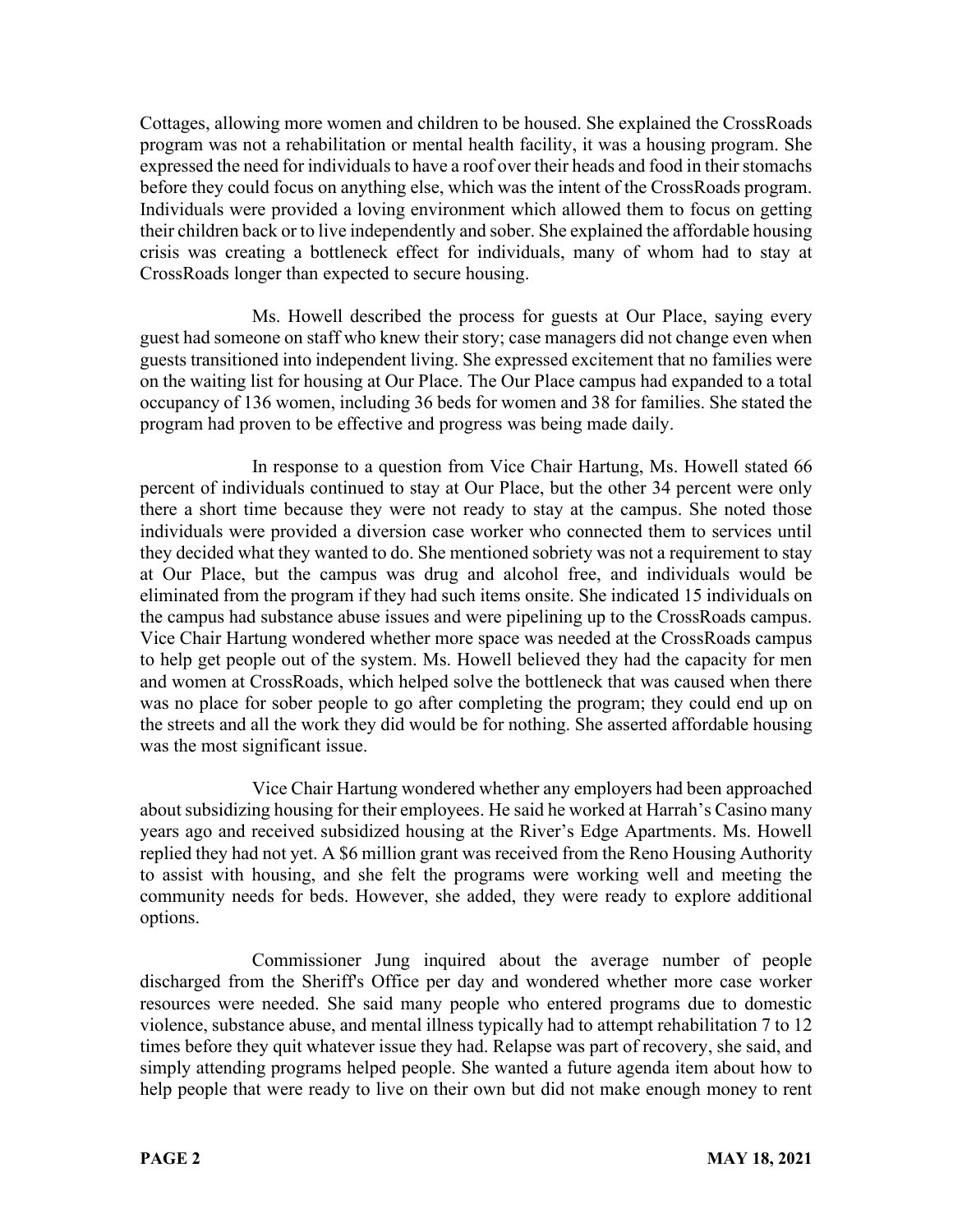their own places, opining there were creative alternatives to address the bottlenecking situation. She expressed concern about employers not being able to keep up with increasing wages. She was thankful for churches who had assisted, but more of the community needed to help. She wished employers still cherished their employees like the casinos did for so many years by feeding them and providing medical insurance.

Commissioner Jung expressed excitement about touring Our Place and sitting in a staffing meeting to hear ideas, as she was very passionate about social services. She thanked Ms. Howell for making Washoe County the model and said the grants and property for Our Place came from hard work and the trust instilled in Ms. Howell. When Hillary Clinton was in Washoe County to tour the facility, the Commissioner mentioned, she said she wanted CrossRoads to be a national model because of its outcomes and its goals of holding people accountable for their actions.

Commissioner Hill looked forward to discussing the next steps with Ms. Howell and her team. She brought up the Housing Specialist position that would be filled in the next fiscal year to help with the affordable housing crisis. She said affordable housing was brought up daily in the news, not only for the most vulnerable people but also for people who were working yet still could not afford housing costs. She mentioned she heard women could not leave due to the lack of group housing for mental health care residents. She thought American Rescue Plan Act funding would provide a great opportunity for the County to invest in these types of programs, and she applauded Ms. Howell for considering long-term programs in the community.

Chair Lucey remarked it had been wonderful to work with Ms. Howell on this project for the past five years, which he said would not have been possible without regional partners, the Cities of Reno and Sparks, the government, as well as community members, leaders, and businesses. He asserted it was not just a homeless shelter and programming; it impacted every aspect of what the County government did from the judicial system and public safety to businesses. Washoe County was taking the first steps in making a change, which was due to the hard work of Ms. Howell and her entire staff. He mentioned Chief Joe Ingraham and former Assistant County Manager Kevin Schiller traveled to New York and saw a different approach of how to help people instead of cycling them back through the jail system. He expressed gratitude about being a part of the Board that made those substantive changes, investing time and money in the program. He thanked Ms. Howell for her hard work.

Vice Chair Hartung wondered whether the HSA was working with employers to assist guests with employment. Ms. Howell indicated Department of Employment, Training and Rehabilitation staff was located on the other side of the Our Place campus but had offered to set up on campus to provide individuals with links to employment. She stated there were companies that would hire graduates from CrossRoads as part of an individual's case plan which determined their skills and strengths to obtain gainful employment.

Vice Chair Hartung told a story of being provided free meals while working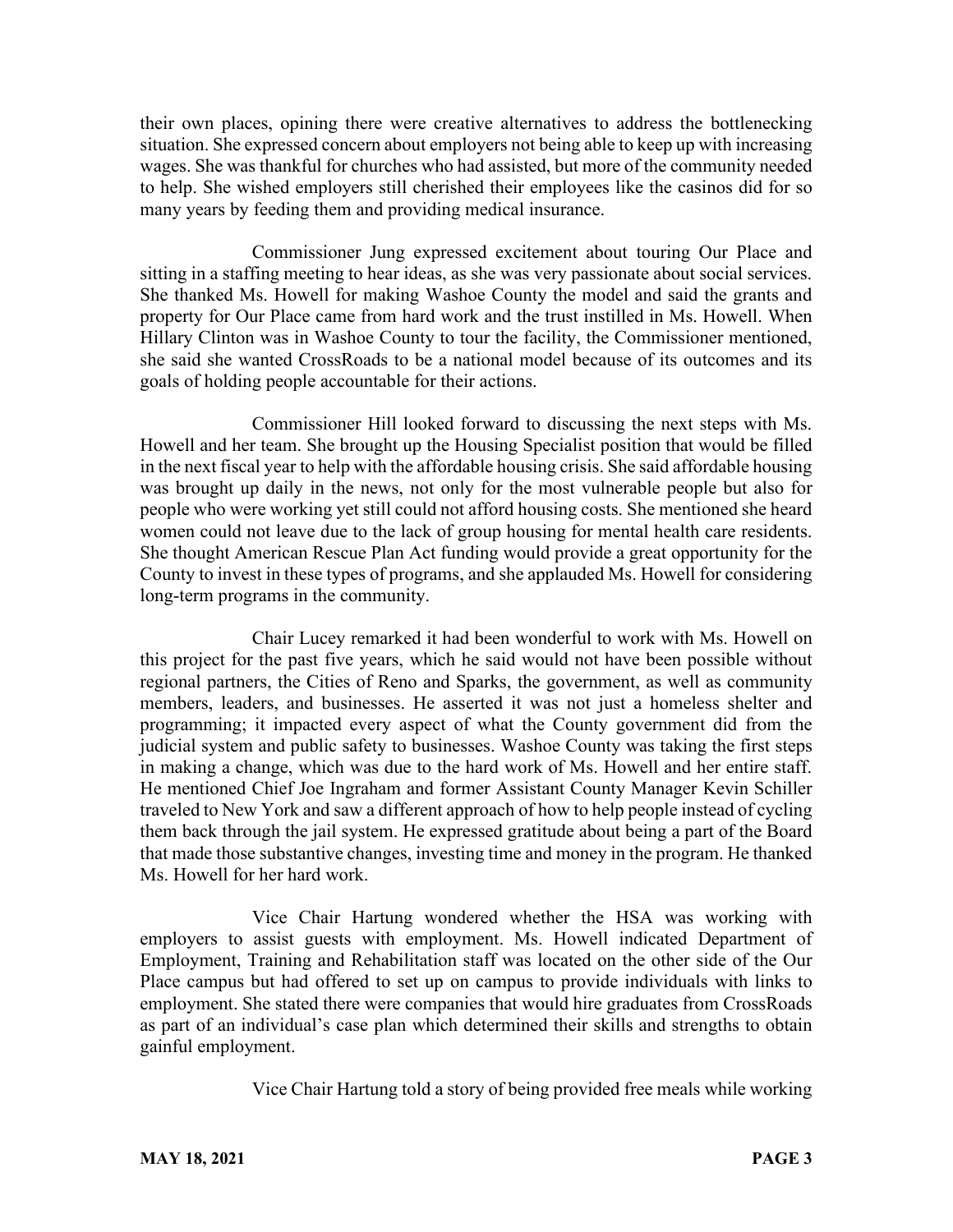at Circus Circus, which he believed kept him off the streets when he made only \$52 per shift yet paid \$550 per month for rent. He wanted an offline conversation about working with businesses in town, especially casinos who had excess food, to help keep employees fed. He said he was a lucky man to have been the recipient of generous employers.

When an analysis was performed, Ms. Howell explained, the data collected showed that 55 percent of Our Place guests had income. She pointed out there were two populations, one that could afford to live independently but were not able to for some reason, and one that did not have employment and needed to get back into the workplace. She emphasized the importance of learning individuals' life stories and engaging with them to build relationships. She spoke about reunifying individuals with families in other states; some individuals needed a higher level of care in a group setting but, without those relationships, no one would know what they were struggling with or be able to provide options to help them. She stressed those issues were the most important reasons to have case workers onsite.

Justin Roper, Chief Alternative Sentencing Officer, expressed appreciation for Ms. Howell's invitation to collaborate, which he thought made the County and the Department of Alternative Sentencing (DAS) successful. He explained all misdemeanor crimes where the perpetrator was sentenced to suspended sentence or house arrest were sent to the DAS for monitoring. According to data from across the nation, success in probation required three things. The first was accountability, in which the DAS had excelled throughout history. The second was rehabilitation, which included determining why people committed crimes and continued to be in the cycle. He said they had to find ways to address substance abuse issues, and some individuals lacked social skills due to poor upbringing and environment. The third requirement was habilitation, which was the one area they struggled with, though they were making headway. The collaboration with HSA and CrossRoads provided ways to get people off the street, into housing, and into a more stable environment. By putting the three things together, he said, they were seeing greater outcomes from misdemeanor probations, and recidivism was reduced, which was the goal of the DAS.

Six years prior, Chief Roper indicated, Chief Ingraham had recognized the same people were being processed through the system over and over, and he started researching other programs across the country; he discovered the 24/7 program in Montana where individuals were breath-tested daily. Chief Roper said the judges approved of the program immediately and started to assign individuals to the new Sober 24 Program. They quickly discovered drugs were more of an issue in Washoe County than alcohol, which required a shift in testing to include urine drug testing. Once individuals discovered they could purchase products to prevent positive drug test results, a drug testing lab was purchased for the Sober 24 program in 2019 with the assistance of the Board of County Commissioners. He indicated the lab had a 98 percent accuracy rate and positive results increased from 6 percent to 30 percent. He mentioned a plant-based drug called Kratom, which people used instead of opioids, was expensive to test for, but they discovered there was an issue with the drug in Washoe County and quickly had it under control.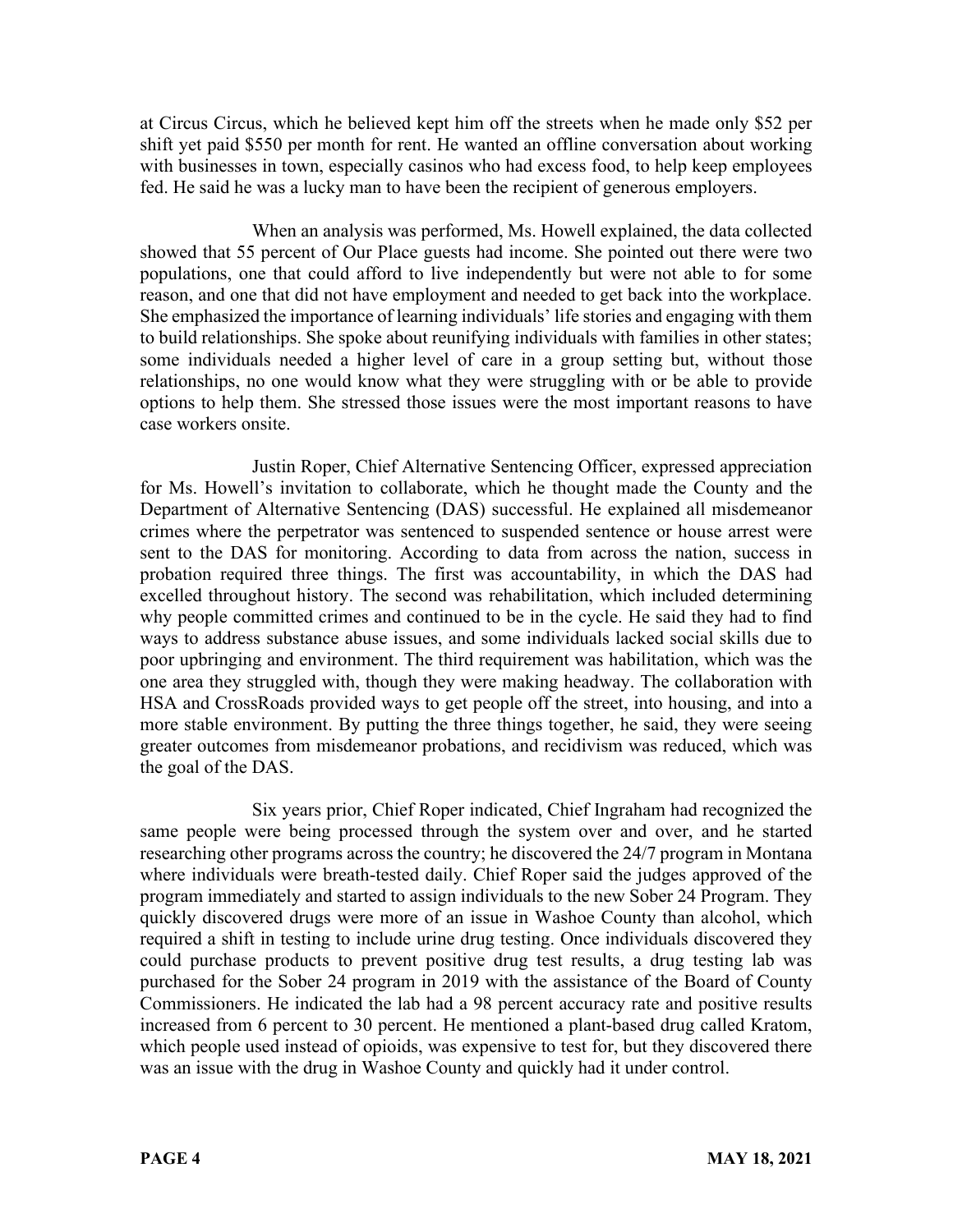Chief Roper continued the PowerPoint presentation and reviewed slides with the following titles: Department of Alternative Sentencing & Sober 24; Department of Alternative Sentencing Overview; DAS & Sober 24 Primary Elements; DAS & Sober 24 Services; Probation Outcomes (2 slides); and Agencies Utilizing Sober 24.

Chair Lucey thanked Chief Roper for the presentation and agreed that, without enforcement, it was difficult to ensure individuals stayed on track. He believed those individuals needed the support of staff, not just self-monitoring. Even though staff were in uniforms and could seem intimidating, he thought, they were the most humble and welcoming individuals in the DAS. He asserted so many great things had come out of the department in the past 15 years. The collective efforts between the DAS and the HSA made this an effective program country-wide, and people came to observe the program. He knew the program would continue to evolve and expand due to people experiencing different situations. He asserted one of the best things this Board did was play a huge role in the creation of the Business Improvement District (BID) and the Downtown Reno Partnership. He explained one function of the BID was to work through businesses to provide entrylevel positions for people in these programs. He believed the partnership was making a difference within the community and changing lives. It could seem costly for the different programs, but it was cheaper than doing nothing for the individuals sitting in jail. He thanked Ms. Howell and Chief Roper for their great work.

There was no public comment or action taken on this item.

**21-0361 AGENDA ITEM 4** Presentation of Excellence in Public Service Certificates honoring Washoe County employees who have completed essential employee development courses.

County Manager Eric Brown recognized the following employee:

#### **Essentials of SAP for Financial Staff**

Brandon Smith, Manager, Second Judicial District Court

County Manager Eric Brown said Washoe County encouraged professional development for employees, and the Human Resources Department administered a series of programs for employee development and performance.

Chair Lucey thought these courses were beneficial to employees and a great opportunity for professional growth. He said many individuals started with the County early in their careers and stayed for many years; this allowed them to continue their education and develop skills to further their job placement. He congratulated Mr. Smith for his hard work.

There was no public comment or action taken on this item.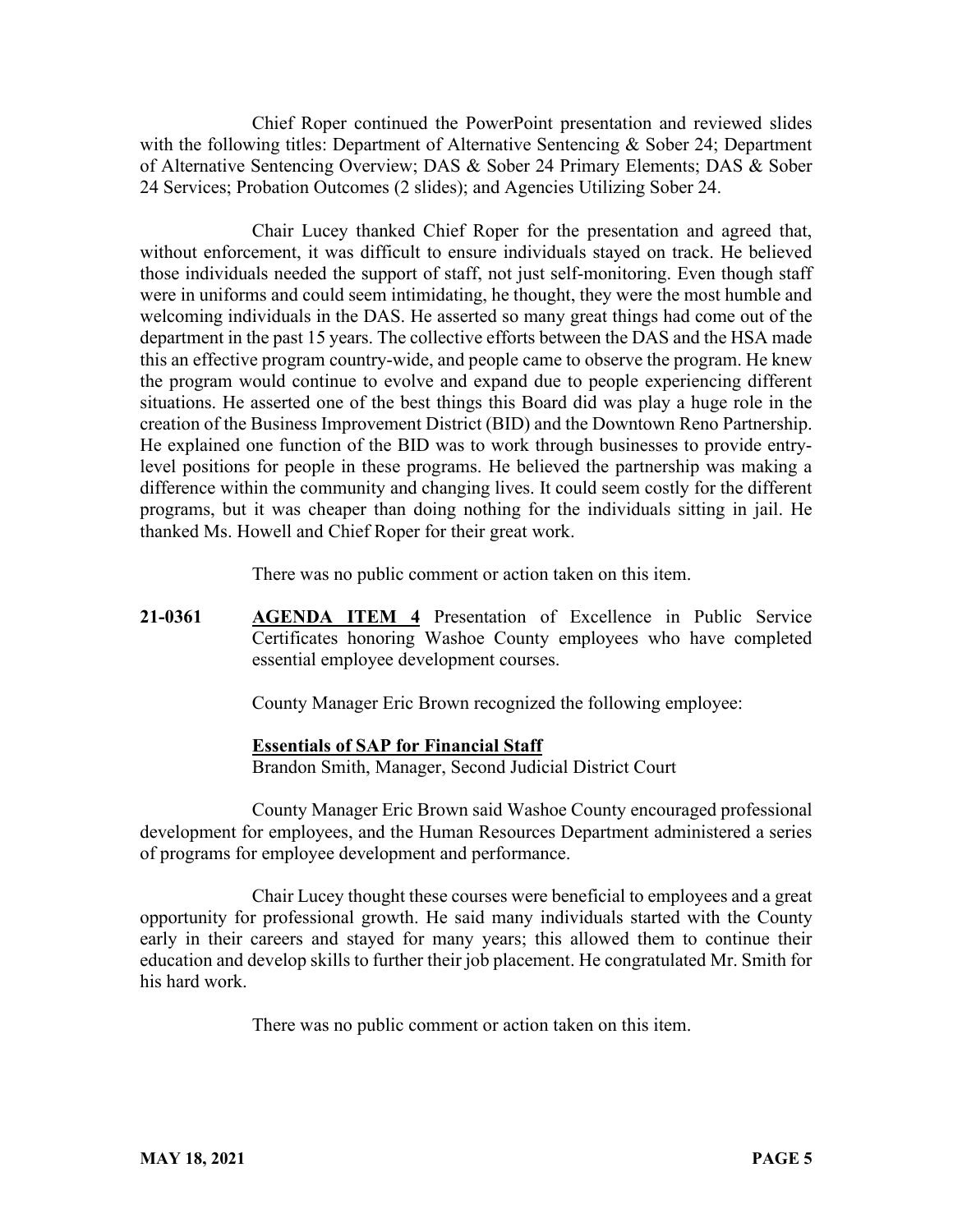### **21-0362 AGENDA ITEM 5** Public Comment.

Mr. Bryan Allegretto spoke about the sphere of influence (SOI) in the Mesa Park community, saying they received no services and did not pay taxes, but they could not vote for City Council members or change any rules. He expressed frustration about the City of Reno not allowing residents to acquire building permits to make changes or additions to their homes. He mentioned an agenda item had been placed on the Reno City Council's June 9 agenda, including a petition signed by 100 homeowners to be removed from the SOI.

Ms. Elise Weatherly spoke about people not listening, Judge Egan Walker, Marvin Neal, and her removal from the Highland Ranch Homeowners Association.

Ms. Cindy Sassenrath asked for Washoe County to fully open with no facemask requirement as approved by the Centers for Disease Control and Prevention (CDC) for people who were fully vaccinated. She opined it did not prevent people who wanted to wear masks from doing so. She spoke about the need for people to get their rights back and businesses to reopen at full capacity. She was opposed to vaccine passports.

Ms. Kathy Doyle spoke about forcing people to put something in their bodies they did not want. She felt medical information should be kept private and being required to release that information was an infringement of civil liberties. She expressed opposition to a vaccine passport.

Mr. Rick Snow thanked Deputy District Attorney Nathan Edwards for his help a few years ago. He spoke about trying to get an appointment with County Manager Eric Brown, though he was scheduled for a meeting with Assistant County Manager Dave Solaro. He expressed frustration about a parcel in his neighborhood with 31 trees on it, five of which were dead; the property also contained a broken shed and fence. He asserted the entire neighborhood would burn if that property caught on fire. He requested a meeting with Mr. Brown to deal with these issues.

Ms. Anne Sweder spoke about the change in the CDC guidelines on May 13, allowing vaccinated people to not wear masks outdoors and in most indoor settings. She thought that change was interesting in light of the eight fully vaccinated New York Yankee players who contracted COVID-19 (C19) while mask mandates were still in effect. She expressed concern about people not being allowed to make decisions that were best for themselves. She requested the public health emergency be ended, the county to be opened 100 percent with no restrictions, and no requirement for a vaccination passport.

Ms. Tammy Holt-Still provided documents, which were distributed to the Board and placed on file with the Clerk. She mentioned the Board approved \$116,000 for a nature preserve on Swan Lake on April 24, 2018. She displayed pictures of Swan Lake with docks that were supposed to be rehabilitated with the funds, and she wondered where the money went. She spoke about a request she made in 2019 for a Conditional Letter of Map Revision (CLOMR) for the elevation of Prado Ranch and other areas. She asserted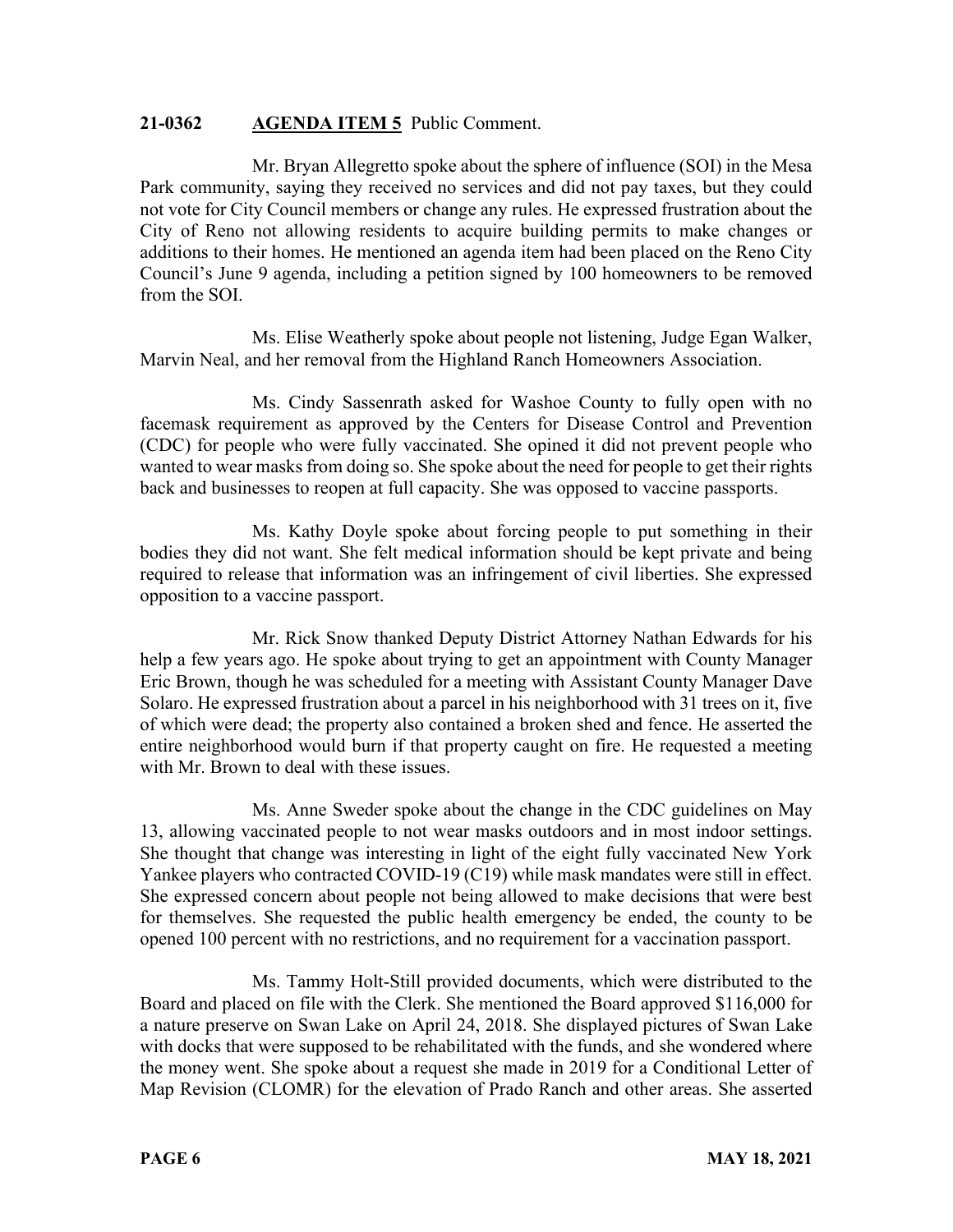there was no CLOMR, but the development was approved anyway. She noted the documents distributed to the Board contained a letter to the Regional Transportation Commission requesting information about Lemmon Drive.

Ms. Diane Craig expressed frustration about the county still being in a public health emergency. She asked for businesses to open with no restrictions and expressed opposition to a vaccination passport. She thought being asked to provide information about vaccinations was a violation of people's privacy.

Ms. Janet Butcher said no one had the right to ask her whether she was vaccinated or not. She asserted her life did not stop when C19 hit; she had traveled and continued to do what she did before the virus but did not get C19, nor did anyone she had been around. She wanted the public health emergency stopped.

Ms. Nicol Herris expressed concern about people being pitted against each other in many different situations. She believed it was time for Washoe County to take the leadership role and start taking stances on controversial topics. She urged the Board to oppose any type of vaccine passport and asserted people did not have voter passports even though voting was a more important issue. She spoke about the CDC telling people what to do, sex education in schools, and renouncing being white. She asserted Washoe County was the second largest county in Nevada and people were disapproving what the County was doing.

Ms. Rita Pepi agreed with commenters that masks, the public health emergency, and vaccination passports were not good ideas. She asserted the experimental drug that people said worked for C19 did not work. She noted she had been in the medical field for 48 years and knew how diseases were contracted and passed along. She wanted restrictions lifted in the county.

Mr. Chris Thatcher expressed frustration about the county not fully opening businesses. He asserted the Board was praised earlier in the meeting for its leadership with homeless people who broke laws, and he wondered why the Commissioners did not stand up for the rights of the people in other cases.

Ms. Deena Lane read from *The Bible*. She asked the Board to end the public health emergency and reopen the county without restrictions.

Ms. Cindy Martinez opined the screening process to enter Chambers was a violation of her rights of privacy. She mentioned several thousand people recently attended a gathering in Battle Mountain, and she said the leadership in Lander County had accomplished so much; she thought it was sad that the county she lived in could not protect the constitutional rights of its residents. She demanded an end to the public health emergency.

Ms. Elizabeth Lenz detailed her background, which included her work for the largest public consulting firm in the nation. She urged the Commissioners to take the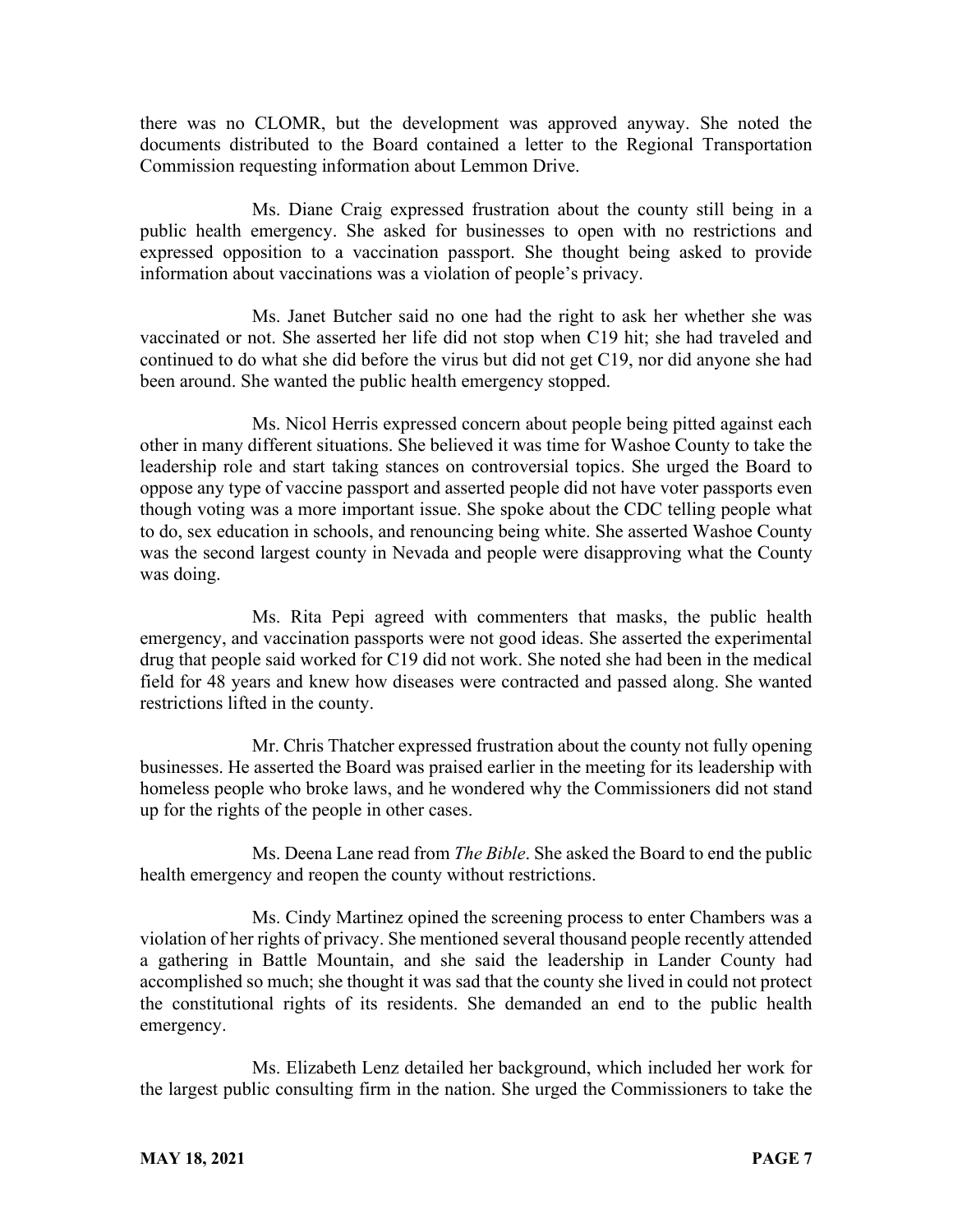time to understand the data about the public health crisis. She asserted thousands of people she worked with confirmed they did not want vaccine passports as they would economically damage public safety within state agencies related to travel. She urged the Board to end the public health emergency.

Ms. Melanie Sutton opined the County Commissioners had not been the leaders they were elected to be. Referring to a handout she received when she came into Chambers explaining that people were no longer required to wear masks, she wondered what had changed since the previous meeting. She displayed photos of a gathering in Battle Mountain which were placed on file with the Clerk. She spoke to people at the gathering who helped get Vice Chair Hartung elected, but they would not do that in the next election.

Ms. Kaylynn Sutton displayed photos of a rally in Battle Mountain, which were placed on file with the Clerk. She expressed concern that masks made people sick. Face shields were more useful than masks, she stated, but they did not protect people either. She mentioned her mom's friend was unable to come to meetings because she would not show anyone her medical records unless they were a doctor.

Ms. Katherine Snedigar spoke about intervening in people's health and mentioned citizens had been punished for not following doctor's orders. She opined there was no evidence that this virus was contagious. She mentioned the County had no authority to close businesses and hoped business owners would sue the Commissioners personally. She expressed frustration about the effect of this on children; the Washoe County School District bragged that 87 percent of children graduated, but she opined only 8 percent knew core skills. She believed children wearing masks affected their brains.

Mr. Tony Pickrell alleged the pandemic was a setup by China to get rid of President Donald Trump, and he also spoke about mail-in voter fraud. He expressed frustration that he lost his job because he refused to wear a mask while driving a bus and noted thousands of people like him lost their jobs. He wanted the people to protest in front of the building every day.

Ms. Annemarie Grant, via the Zoom app, spoke about Washoe County Sheriff's Officer Jason Wood, who was on administrative leave after being arrested for driving under the influence. She brought up other incidents involving Officer Wood and noted he was guilty of deaths in the community, though evidence was held until it was too late for him to be held accountable. She spoke of a killing by a Sparks Police Officer the previous year and said the family was still waiting for the report and the video to be released. She thought there needed to be more transparency. She played an audio recording of her brother.

Mentioning the homeless item discussed earlier, Mr. Daniel Purdy wondered via Zoom whether any of the Commissioners walked through downtown Reno. He asserted homeless individuals were getting drunk and falling in the street with no one to help them; the Downtown Ambassadors did nothing but walk by a person lying face down in the street. He thought all drugs should be legal, reducing the issues with bad drugs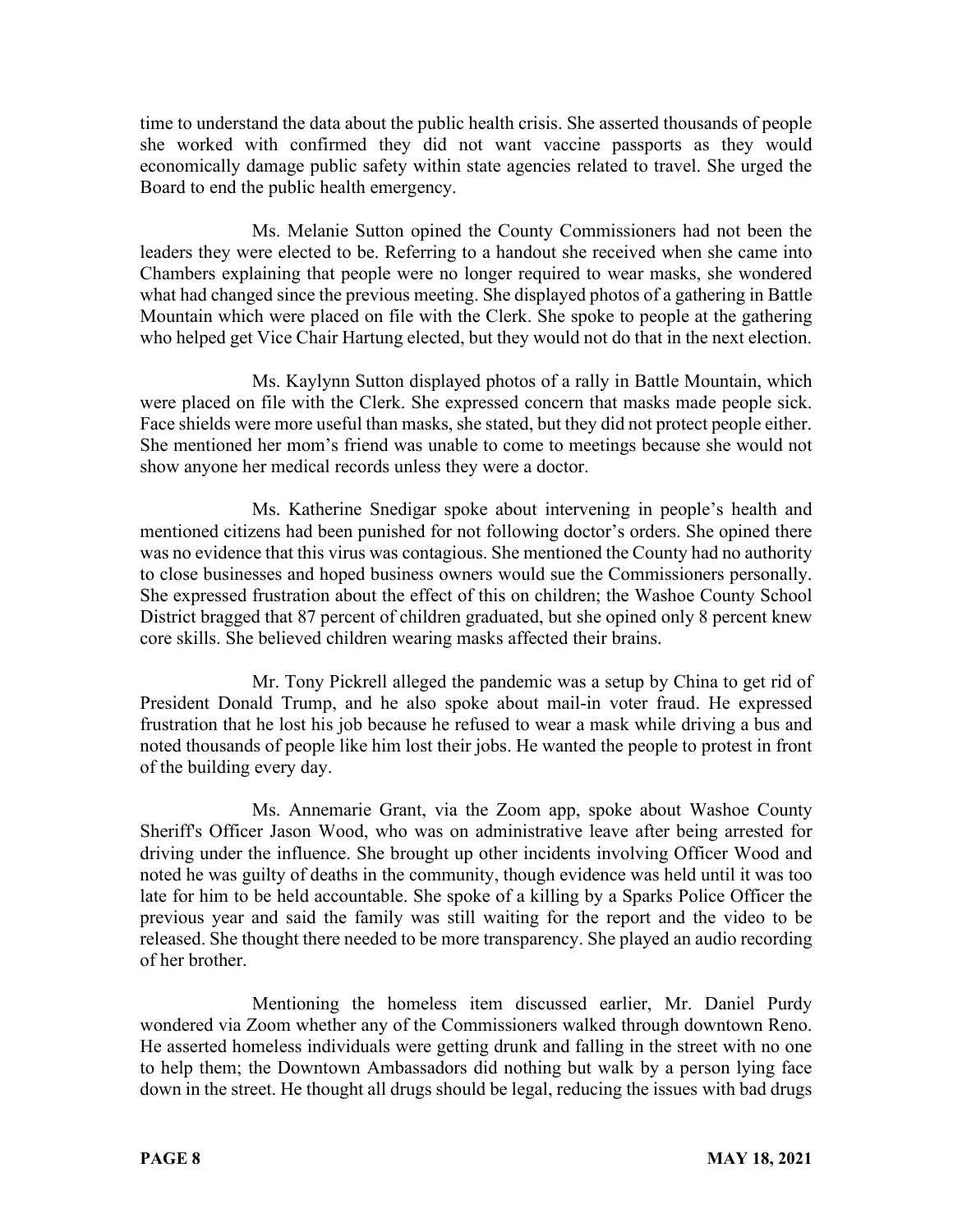and addiction. He felt assistance was provided more to homeless women and children than homeless men.

Mr. Conrad Drewes, via the Zoom app, stated he was a student at Incline High School. He voiced his support for C19 mask mandates and implementations of the vaccines, adding that the people speaking before him made comments that went against experts' knowledge of health, the Constitution, and basic statistics. He stated people who were satisfied with a scenario would not come to meetings to complain about it. Hypocritical claims of school indoctrination were voiced, he said, while the same group used their children as political mouthpieces. He thanked the Board for its leadership with the C19 crisis.

# **21-0363 AGENDA ITEM 6** Announcements/Reports.

County Manager Eric Brown responded to a comment Commissioner Jung made earlier by saying they received the first verbal commitment to the Affordable Housing Trust Fund and hoped to present it to the Board next month. He thought the creation of the Nevada Cares Campus and the collaboration between the County and the Cities of Reno and Sparks had been noticed by philanthropic organizations, and he hoped to have more good news next month.

Mr. Brown expressed pride that the Sierra Nevada Chapter of the Public Relations Society of America recognized the Washoe County Communications Department with the Silver Spike Award for internal communications during the pandemic. He acknowledged they also received the Bronze Spike Award for communications during the 2020 elections. He said Health District Public Information Officer Scott Oxarart was recognized as a communications champion for his efforts in informing the public of current situations. He announced Communications Director Nancy Leuenhagen received the lifetime achievement award.

Mr. Brown explained there was a push in outreach into communities of color and those that were disenfranchised. He thanked the Health District and the Communications Department for coordinating COVID-19 vaccine clinics which had administered 450 doses. He mentioned it was the most successful pod outside of the Reno-Sparks Livestock Events Center location. He noted the current test positivity rate was declining at 4.8 percent, and the community was headed in the right direction by encouraging people to take proper precautions.

Commissioner Jung expressed concern about a point made during public comment that land mass islands could not be annexed. She asked Deputy District Attorney Nathan Edwards to brief the Board about the next steps they should take. She asserted it did not matter whether areas belonged to the Cities of Reno and Sparks or the County, but they needed a clean map. She believed it was limiting personal property and private property rights, repeating the public speaker's point that he could not vote out or run against the people who could change his land use development. She asserted staff was failing to do its job by not communicating steps to clean up these disjointed islands of annexation,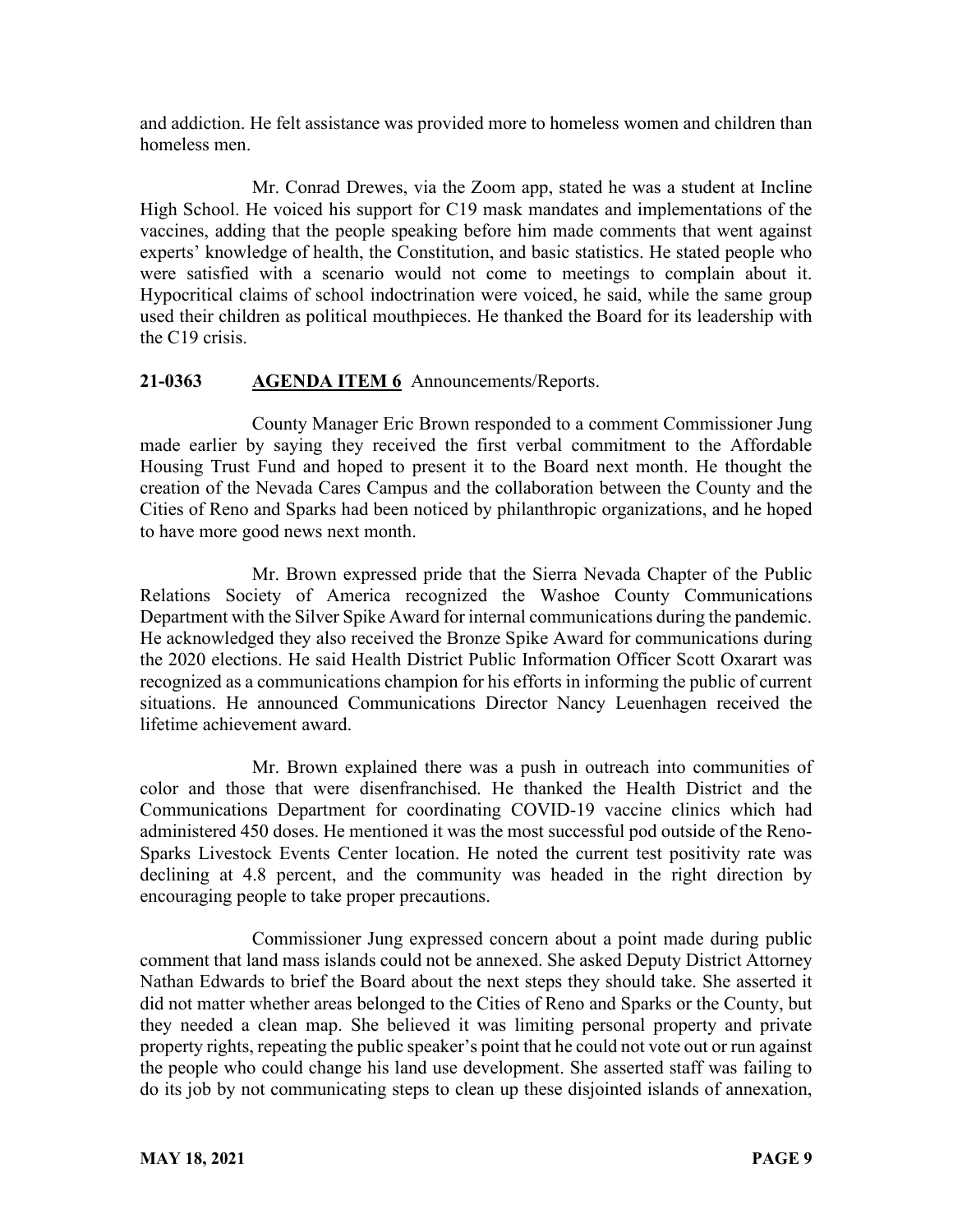and she wanted it clear for everyone.

Vice Chair Hartung remarked he had convinced the City of Sparks to roll back the sphere of influence (SOI) in the last master plan. He thought it would be nice to have a presentation and said the City of Reno had persistently held on to the SOI. He mentioned the County had the underlying land use, but the City of Reno had the overlying ability to dictate what could happen, which he thought was very wrong in this case. He believed people would not agree to be annexed but it could be forced. He asked for clarification from Mr. Edwards about zoning after annexation.

Speaking about members of the public being questioned as to whether they were vaccinated, Vice Chair Hartung thought a notice should be posted on the door that people who were not vaccinated were required to wear a mask; there was no mask requirement for people who were vaccinated.

Vice Chair Hartung said he was still waiting to hear when the name of the Washoe County Health District would be changed to the Northwestern Nevada Health District. He asserted the mandates were not made by the Board of County Commissioners and a distinct organization was needed. He mentioned the Health Officer could continue with the mandates, but the Centers for Disease Control and Prevention (CDC) guidelines were the ones that should be followed.

Commissioner Jung spoke about people taking social responsibility and having integrity related to being vaccinated. She mentioned some people in Chambers boasted the previous week about not being vaccinated, yet the same individuals claimed today to be vaccinated. She admitted to being fully vaccinated and noted people indicated they would not come around her because she was. She urged people to use integrity and stated she would go back to wearing a mask if the CDC said it was the right thing to do.

Commissioner Jung expressed concern about the level of education individuals were receiving in grades K-12 in Nevada. She thanked the Incline Village student for his wisdom and said he would be back for a proclamation later in the meeting. She opined people forgot many things from school and thought they should take classes to remember.

Chair Lucey mentioned a Western States Sheriffs' Association conference was being held in Washoe County, and sheriffs from Idaho, Montana, Wyoming, Nevada, Utah, New Mexico, Arizona, and Colorado would be hosted at the Peppermill Resort. He indicated Sheriff Darin Balaam would open the event, which was a great honor.

Chair Lucey stated the grand opening of the Nevada Cares Campus occurred the prior day, and the County was hopeful it would be a much-needed resource in the community. He brought up the Affordable Housing Trust Fund and wanted more in-depth conversations about potential land on the Our Place campus.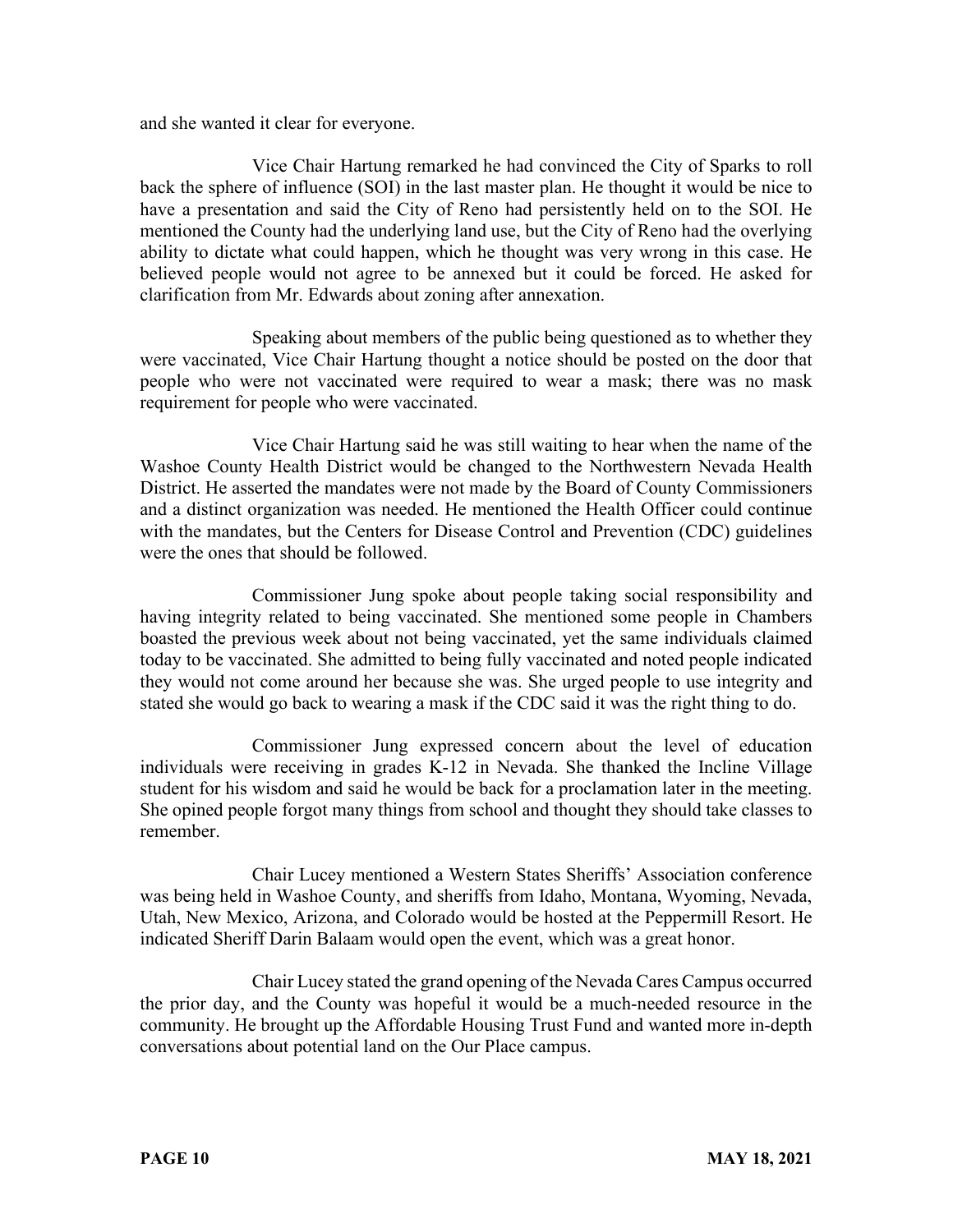### **PROCLAMATIONS**

**21-0364 7A** Proclaim April 26, 2021 as "We the People" Day in Washoe County.

Chair Lucey welcomed former Washoe County Manager Katy Simon

Holland.

Commissioner Hill said she went through the 'We the People' program as a high school senior and went to nationals in Washington D.C, admitting it was one of most memorable things she did her high. She stated the program taught her about the Constitution and lessons about the government, adding she was a County Commissioner because of this program. She read and presented the Proclamation to Ms. Simon Holland, the Senior Strategic Advisor for the Economic Development Authority of Western Nevada (EDAWN) and former President of the Washoe County School Board.

Ms. Holland thanked the Commissioners and County Manager Eric Brown for their public service as she knew how hard it was to do what they did. She complemented them for their leadership. On behalf of EDAWN and community business leaders, she thanked the County for its support in honoring these outstanding students at Reno and Incline High Schools. She thanked the teachers and family members, noting that, even though the kids had done a great job, it took a huge support system to make the program happen. She had the privilege of being a judge during previous competitions and was humbled by the knowledge these young people had about the Constitution, Federalist Papers, case law, and judicial decisions, which reflected the importance of democracy and democratic principles. The students were outstanding leaders and she said Commissioner Hill was evidence of the importance of the training. She mentioned these students went on to be senators, congressional leaders, lawyers, judges, and people who taught others about the importance of the Constitution. She congratulated Communications Director Nancy Leuenhagen on her lifetime achievement award and said she had the honor of hiring her from the Washoe County School District.

Chair Lucey introduced Mr. Andrew Yoxsimer as his former Civics teacher at Galena High School, saying he taught him about government and history.

Mr. Yoxsimer admitted via the Zoom app that he did not realize he had taught Chair Lucey, but he must have done his job since the Chair went into civics. He thanked the County for this Proclamation and said it was an honor to be the Principal at Incline High School with such outstanding staff and students. He thanked the 'We the People' team that did an amazing job. He explained the team typically consisted of up to 24 students, six units of four students. He noted there were only 10 students in the current year's program so every student had to be on at least two units, each one requiring huge amount of preparation and research to gain a deep understanding of the Constitution. The coaches did an amazing job, resulting in one of their highest finishes ever in a very challenging year; the students also did an outstanding job. He thanked the County for the honor and lauded the Reno High School team on their performance.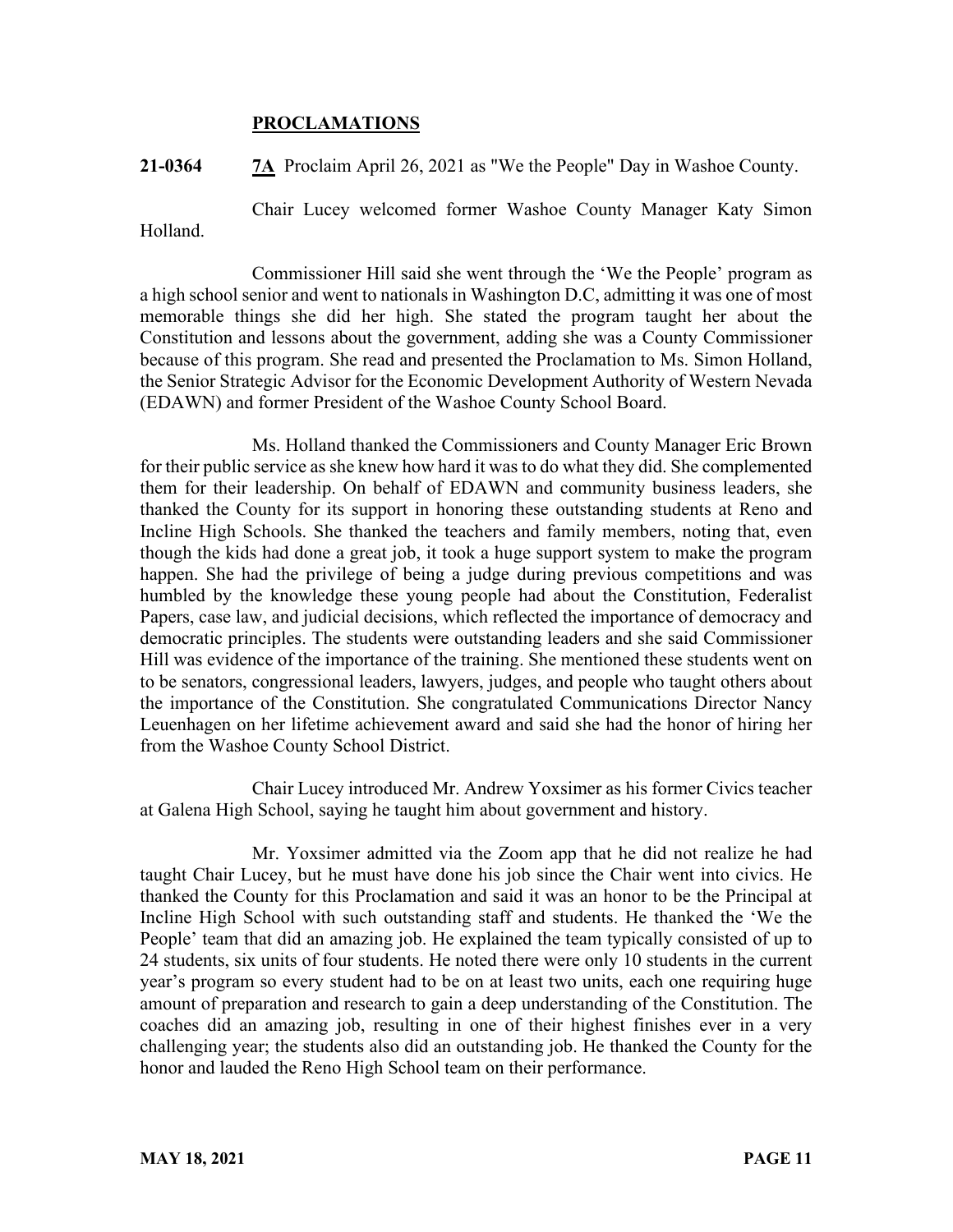Chair Lucey thanked Mr. Yoxsimer and congratulated all the students who participated in the program. He noted Reno High School Principal Kris Hackbusch was unfortunately not able to attend the meeting, but he extended congratulations. He asserted they were in awe of all the work students had done to bring northern Nevada into a national light. He was happy to honor the students.

# **21-0365 7B** Proclaim the month of May 2021 as Older Americans Month.

Commissioner Jung said Senior Services staff made things happen, and Senior Services Vice Chair Donna Clontz had been the most committed person to senior citizens. She read and presented the Proclamation to Ms. Clontz.

Commissioner Jung spoke about how valuable seniors were in the community with the wisdom they provided. She was proud of the County because they created innovative ideas to determine how to service individuals and communities who struggled with language barriers. She explained Human Services Agency staff was always ready to address needs and thought they were only provided a small amount of money to run the program. She asserted they did not have access to staff to recruit seniors but ensured that senior issues were addressed. She was proud to live in Washoe County and that so much was done to provide for the most vulnerable population in the community.

Ms. Clontz introduced Steve McBride, Senior Services Division Director, and Abby Willrich, the lead social worker for the Senior Services Program.

Mr. McBride said this year's Older Americans Month theme was 'communities of strength'. He remembered the Senior Services team got together just over a year ago to brainstorm because people still needed food. They started planning on March 17, 2020 for reopening, and each month they worked to figure out how keep all people's needs intact while planning for the unknown. He announced it was 14 months later and they were heading in the right direction. He noted how trying it had been on seniors and expressed appreciation for the ongoing support of the Board of County Commissioners. He promoted the Stuff-a-Bus donation drive to be held at Sam's Club on June 21 in partnership with KOLO-TV. Seniors benefited from this program year-round and he hoped they would have a good turnout to support local seniors. He announced congregate dining services were back in the senior centers, but home delivered meals had not lapsed at any time. He invited seniors to come back to the centers and dine with them. He noted the Daybreak Program had also reopened, and he expressed appreciation to the dedicated staff who had overcome adversity. He thanked all the volunteers who were dedicated to helping deliver meals and assisting where they could.

Ms. Willrich said it had been an incredible year and gave kudos to staff who were responsible for delivering food every day without a lapse in service. She spoke about partnerships developed with two tribes during the COVID-19 (C19) outbreaks to provide meals to those communities. She noted they received Coronavirus Aid, Relief, and Economic Security Act money and were able to purchase an additional freezer.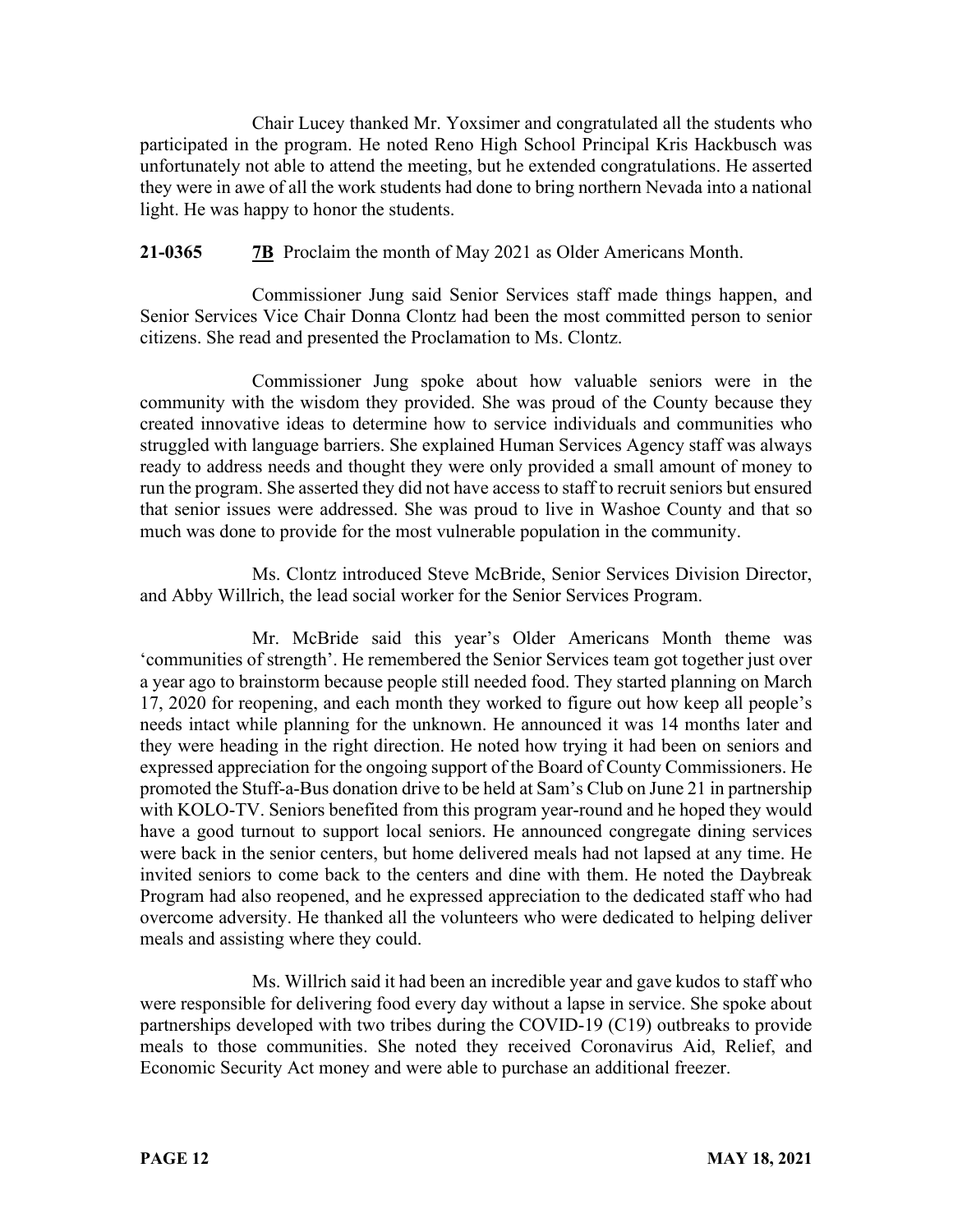Ms. Clontz thanked the Board of County Commissioners for always supporting the senior community. She appreciated the words made by a young man during public comment, particularly the understanding he had of science, health, and what would it took to keep people safe. She spoke about the Senior Advisory Board which met via the Zoom app in the summer months; there they came up with a program where senior volunteers called other seniors who were alone and needed someone to talk to. She indicated a survey was in process that asked seniors what they wanted to see inside buildings so social activities could resume when C19 restrictions were lifted. She expressed gratitude that Older Americans Month continued to happen so they could introduce activities to seniors. She asked people to support the Stuff-a-Bus event.

Chair Lucey said the work they did for seniors was tremendous. He opined they developed relationships by delivering meals, which were the only interaction some seniors had had for a year. He noted the drivers did more than deliver food, they delivered friendly smiles and reassured seniors that people still cared.

**21-0366 7C** Proclaim the month of May 2021 as International Internal Audit Awareness Month.

Commissioner Herman read the Proclamation and presented it to Internal Auditor Samantha Pierce.

Ms. Pierce thanked the Board for recognizing the importance of internal audits. She expressed thanks to Commissioners Herman Hill for sitting on the Audit Committee. She commented that her passion provided Washoe County with assurance, insight, and objectivity. She said additional information was available through the Washoe County Manager's Office website.

**21-0367 7D** Proclaim the week of May 16-23, 2021 as National Public Works Week.

Vice Chair Hartung spoke about public infrastructure and said people thought it only included water, sewer, and roads. He expressed frustration that infrastructure was significantly underfunded across the nation. He asserted infrastructure included stormwater and buildings, noting police and fire agencies would not be able to respond without professionals ensuring there were good facilities such as the Emergency Operations Center and the Medical Examiner's Office. He read and presented the Proclamation to Dwayne Smith, Director of Engineering and Capital Projects.

Vice Chair Hartung asked Mr. Smith to introduce the group accompanying him. Mr. Smith said this was a small portion of the people who worked in the public works section of the Community Services Department (CSD) who brought the value to the area and allowed residents to enjoy the quality of life they had. He introduced the following employees: Megan Sizelove, CSD Project Manager and Chair of the northern branch of the American Public Works Association (APWA); Tim Simpson, Water Resources Licensed Engineer, who had been with the utility since he started as an intern; Dylan Menes, Water Resources Senior Engineer, who brought a lot of experience from the Seattle area; and Ben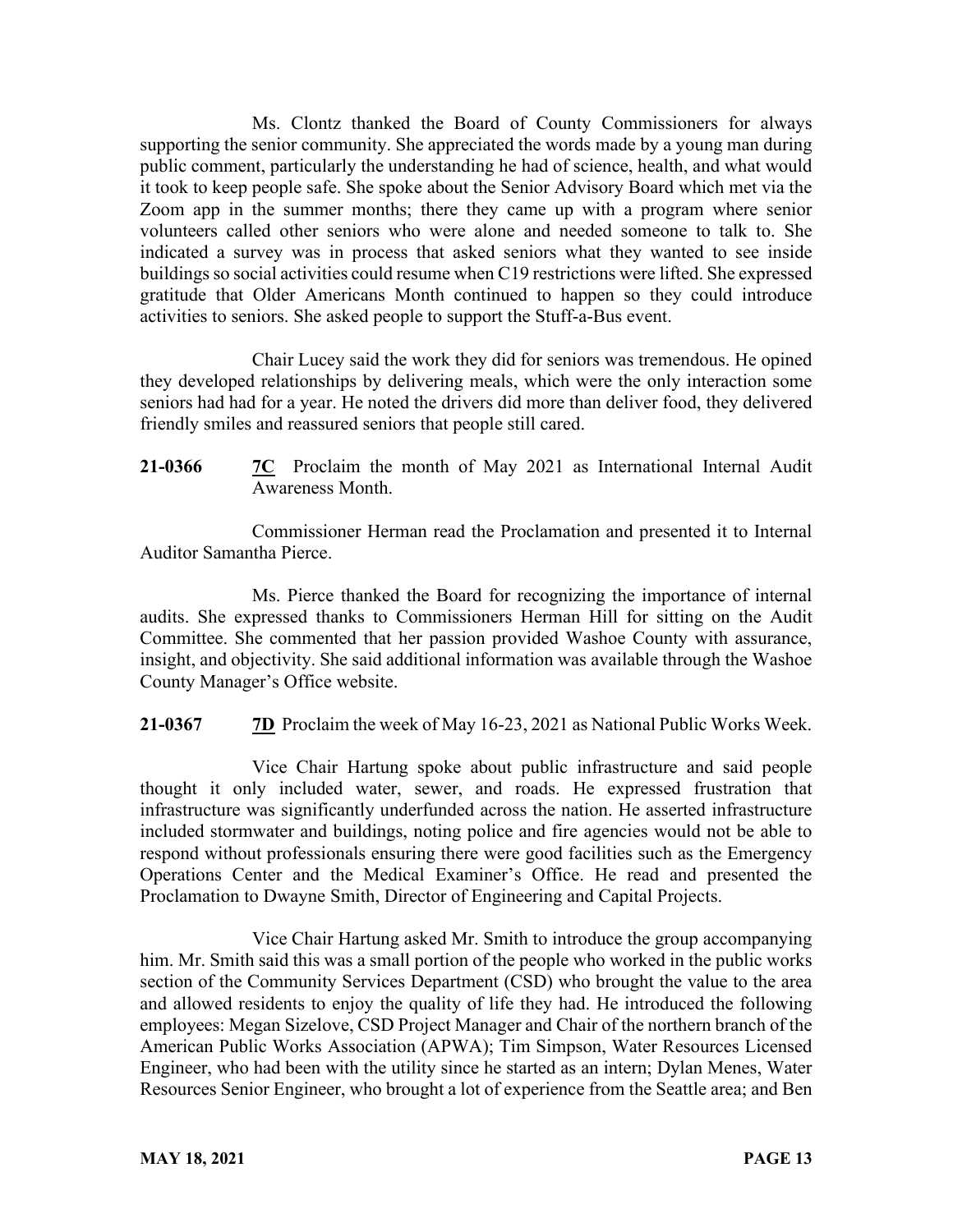Hutchins, CSD Division Director of Finance and Administration. He stated all public works staff helped deliver projects, but it could not be done without the administration and finance staff.

On behalf of the northern Nevada branch of the APWA, Ms. Sizelove acknowledged the support they received from the Board of County Commissioners and recognized the staff members who were out there on a day-to-day basis doing everything they did for the community.

County Manager Eric Brown said many people were not aware that CSD played an integral role in transforming the Our Place buildings into what they were now; these workers would do the same using the same skills to transform the Nevada Cares Campus. He said the competency and willingness of these people was incredible.

**21-0368 7E** Proclaim the period of May - October 2021 as the Nevada Wildfire Awareness Campaign.

> **7F** Proclaim the period of May - October 2021 as the Lake Tahoe Wildfire Awareness Campaign.

Proclamations 7E and 7F were heard together.

Chair Lucey noted Division Chief August Isernhagen from the Truckee Meadows Fire Protection District (TMFPD) was the wildland fuels expert. People who lived in this community, especially in the western United States, recognized the devastation of wildfires and the smoke that people experienced most every year. He explained it was more important today than ever, especially in northern Nevada, that people understood the nature of wildfire. The drought situations and wet winters brought an excess of fuels that would dry out. He asserted everyone needed to be more cognizant of outdoor activities in the wilderness. The Proclamations identified awareness campaigns that were not only for the TMFPD but also for the North Lake Tahoe Fire Protection District (NLTFPD) and the University of Nevada, Reno (UNR) through the Living with Fire Cooperative Extension program. He read the Proclamation.

Chief Isernhagen spoke on behalf of the TMFPD and thanked the Living with Fire and Fire Adaptive Communities programs for their efforts to raise the awareness of County residents about steps needed to reduce the destruction caused by wildfires. He commented they looked forward to working with them and all the regional fire partners over the next several months on this important initiative.

UNR Living with Fire Manager Jamie Roice-Gomes asserted wildfire could threaten Nevada and Lake Tahoe communities and impact homes, property, and human lives. The key to minimizing wildfire impact was proactive communities that took steps to prepare and become fire adaptive. In response to wildfires, representatives of Nevada and Lake Tahoe's local, state, and federal firefighting agencies, wildfire prone communities, the Tahoe Resource Conservation District, and the UNR Cooperative Extension had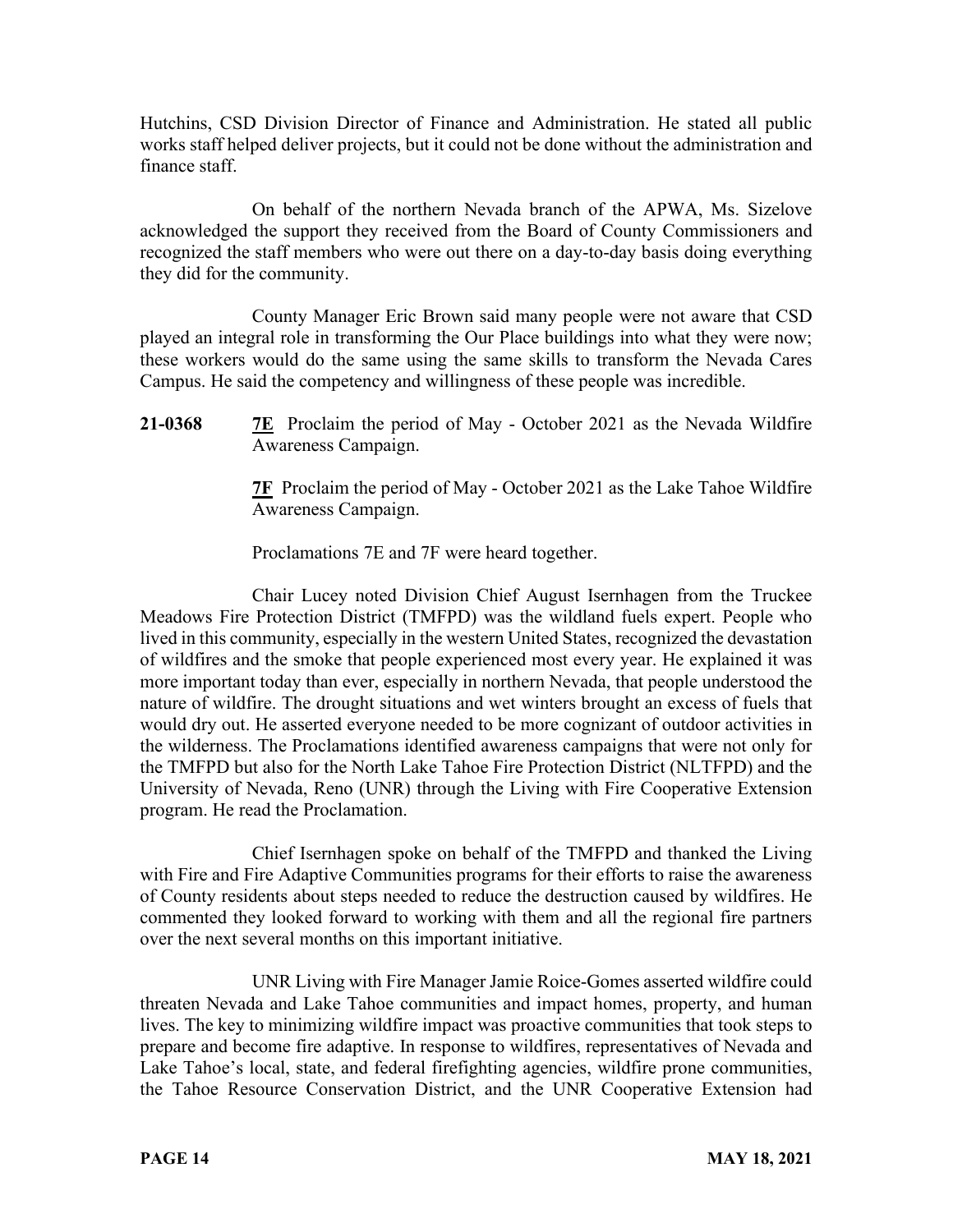conducted an annual wildfire awareness campaign since 2006. Wildfire could threaten communities at any time of the year. This year's campaign was extended from one month to a six-month campaign, raising awareness and preparedness from May through October. She shared tips to ensure citizens were aware of how to prepare for wildfire, which included clearing combustible material at least five feet from structures and utilizing high moisture plants, rock, and concrete pavers. She highly recommended taking a home inventory, adding that apps were available where photos of personal items and important documents could be uploaded for safekeeping. An evacuation plan and go-bags were important to have in case an emergency evacuation was needed. She mentioned coordinating with neighbors to establish processes to reduce wildfire threat. She urged people to register with Washoe County Code Red to receive alerts. She encouraged people to prepare year-round for wildfire, and additional tips were available at www.livingwithfire.com. Webinars were available to the public on that website, and she promoted an upcoming webinar with the Washoe County Health District to talk about air quality; the National Weather Service would also speak on how to prepare for wildfire smoke and its impacts. She thanked Chief Isernhagen and Tia Rancort, Public Information Officer for the NLTFPD.

Ms. Rancort spoke on behalf of the NLTFPD, Fire Chief Ryan Summers, and the Lake Tahoe Basin, saying they appreciated the support. The campaign focused on the concepts of defensible space and becoming fire adaptive. She mentioned an active fire season was anticipated and she emphasized the importance of elevating awareness and educating citizens.

Chair Lucey stated so many communities were impacted by wildfire, and he urged residents to be fire prepared and knowledgeable of evacuation routes. He mentioned no one knew when or where the next major wildfire would be.

**12:51 p.m. The Board recessed.**

### **12:55 p.m. The Board reconvened with all Commissioners present.**

There was no response to the call for public comment.

On motion by Vice Chair Hartung, seconded by Commissioner Herman, which motion duly carried on a 5-0 vote, it was ordered that Agenda Items 7A through 7F be adopted.

#### **DONATIONS**

**21-0369 8A** Recommendation to accept donations to Washoe County Regional Animal Services in the amount of [\$14,808.00] retroactive for the period January 1, through March 31, 2021, to be used for the humane care and treatment of sick and/or injured, stray, abandoned or at-risk animals; express appreciation for these thoughtful contributions; and direct the Comptroller's Office to make the necessary budget amendments. Animal Services. (All Commission Districts.)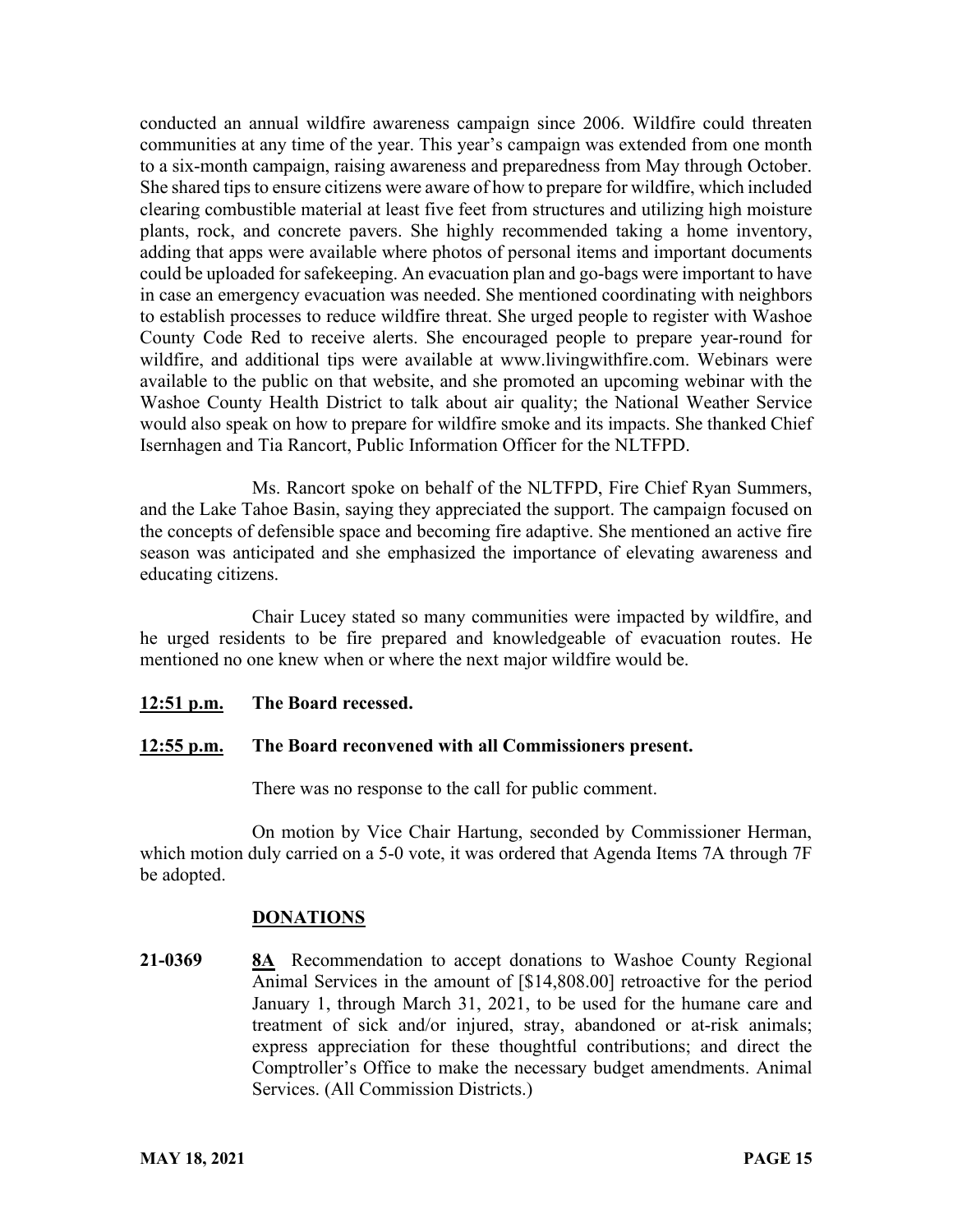Commissioner Jung stated these were cash donations from citizens visiting Regional Animal Services (RAS). She noted many people that visited RAS might have issues with a missing pet or an emergency, but these donations showed how much people loved animals.

There was no response to the call for public comment.

On motion by Commissioner Jung, seconded by Vice Chair Hartung, which motion duly carried on a 5-0 vote, it was ordered that Agenda Item 8A be accepted, expressed, and directed.

# **CONSENT AGENDA ITEMS** – **9A1 THROUGH 9B2**

- **21-0370 9A1** Approval of minutes for the Board of County Commissioners' special meeting of April 8, 2021. Clerk. (All Commission Districts.)
- **21-0371 9A2** Acknowledge the communications and reports received by the Clerk on behalf of the Board of County Commissioners, including the following categories: Communications, Tax-Delinquent Property Sales, Monthly Statements/Reports, Budgets, and Additional Documents. Clerk. (All Commission Districts.)
- **21-0372 9B1** Recommendation to accept grant funding [\$17,277.34 with no County match] for Fiscal Year 2021 from the USDA Forest Service, received under the Secure Rural Schools and Community Self-Determination Act of 2000 (SRS Act) for the benefit of public schools and roads within Washoe County; and direct the Comptroller's Office to make the necessary budget amendments. Community Services. (All Commission Districts.)
- **21-0373 9B2** Recommendation to award a bid to the lowest responsive, responsible bidder for ITB 3145-21 (Treatment Plant Chemicals for use in biosolids dewatering at the South Truckee Meadows Water Reclamation Facility) to Solenis, LLC, [in the estimated annual amount of \$139,000]; and, if approved, authorize the Purchasing and Contracts Manager to execute a 1 year purchase order agreement with the option for two additional one-year extensions in the estimated annual amount of \$139,000. Community Services. (Commission District 2.)

There was no response to the call for public comment on the Consent Agenda Items listed above.

On motion by Commissioner Hill, seconded by Vice Chair Hartung, which motion duly carried on a 5-0 vote, it was ordered that Consent Agenda Items 9A1 through 9B2 be approved.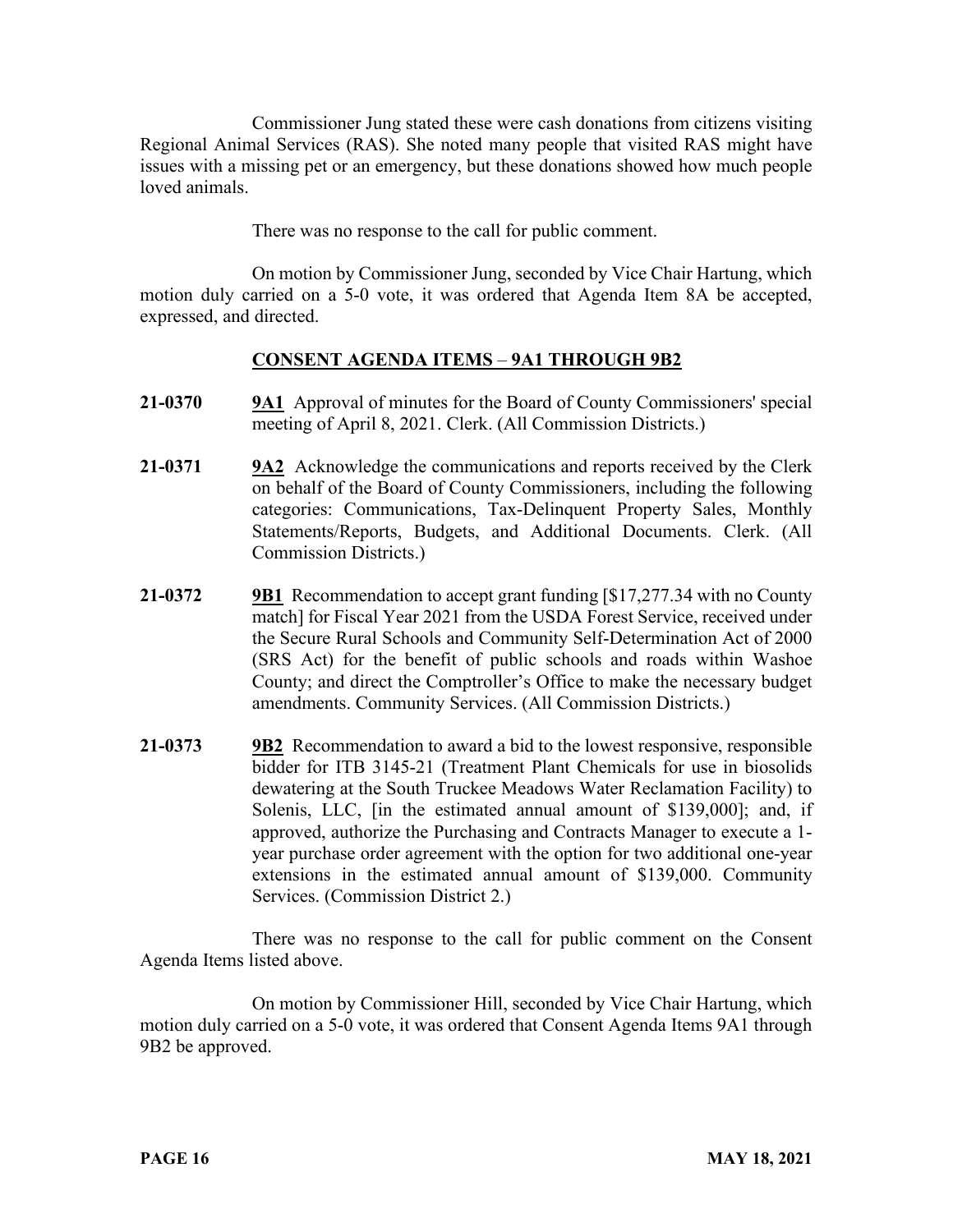# **BLOCK VOTE – 10 and 11**

**21-0374 AGENDA ITEM 10** Recommendation to: (1) award a bid and approve the Agreement to the lowest responsive, responsible bidder for the Reno Justice Court Hearing Room Project to remodel existing space into a multipurpose hearing room and add a separate County/Court Resource Assistance Center for use by the public [staff recommends Sullivan Structures LLC, in the amount of \$259,610.00]; (2) approve bid alternate #1 (an amount to be added to the base bid for alternate materials and/or methods of construction) in the amount of \$67,545.00 for an open office area; (3) approve a separate contingency fund in the amount of \$27,247.00; and (4) approve the purchase of furniture, fixtures, and equipment in the amount of \$146,960.76 [for a total project amount of \$501,362.76]. This project will be funded through the Reno Justice Court. Community Services. (Commission District 3.)

There was no response to the call for public comment.

On motion by Vice Chair Hartung, seconded by Commissioner Hill, which motion duly carried on a 5-0 vote, it was ordered that Agenda Item 10 be awarded and approved.

**21-0375 AGENDA ITEM 11** Recommendation to approve a reorganization of the County Manager's Office and associated position changes effective July 1, 2021 to include reinstating job classification Director of Finance (9407) and retitling to Chief Financial Officer; the reclassification of an Assistant County Manager (pay grade M100) position to a Chief Financial Officer (pay grade MZZ) position, as evaluated and approved by the Washoe County job evaluation process and authorize Human Resources and the Comptroller to make all necessary changes; realign the Chief Information Officer, Director of Human Resources/Labor Relations and Registrar of Voters to report directly to the County Manager with a net fiscal impact of [\$0] and align the Special Projects Manager and staff, including the Homeless Services group and Grants Management to report under Assistant County Manager, Kate Thomas. Manager's Office. (All Commission Districts.).

There was no response to the call for public comment.

On motion by Vice Chair Hartung, seconded by Commissioner Hill, which motion duly carried on a 5-0 vote, it was ordered that Agenda Item 11 be approved, authorized, realigned, and aligned.

**21-0376 AGENDA ITEM 12** Discussion and direction to staff regarding legislation or legislative issues proposed by legislators, by Washoe County, Truckee Meadows Fire Protection District, or by other entities permitted by the Nevada State Legislature to submit bill draft requests, or such legislative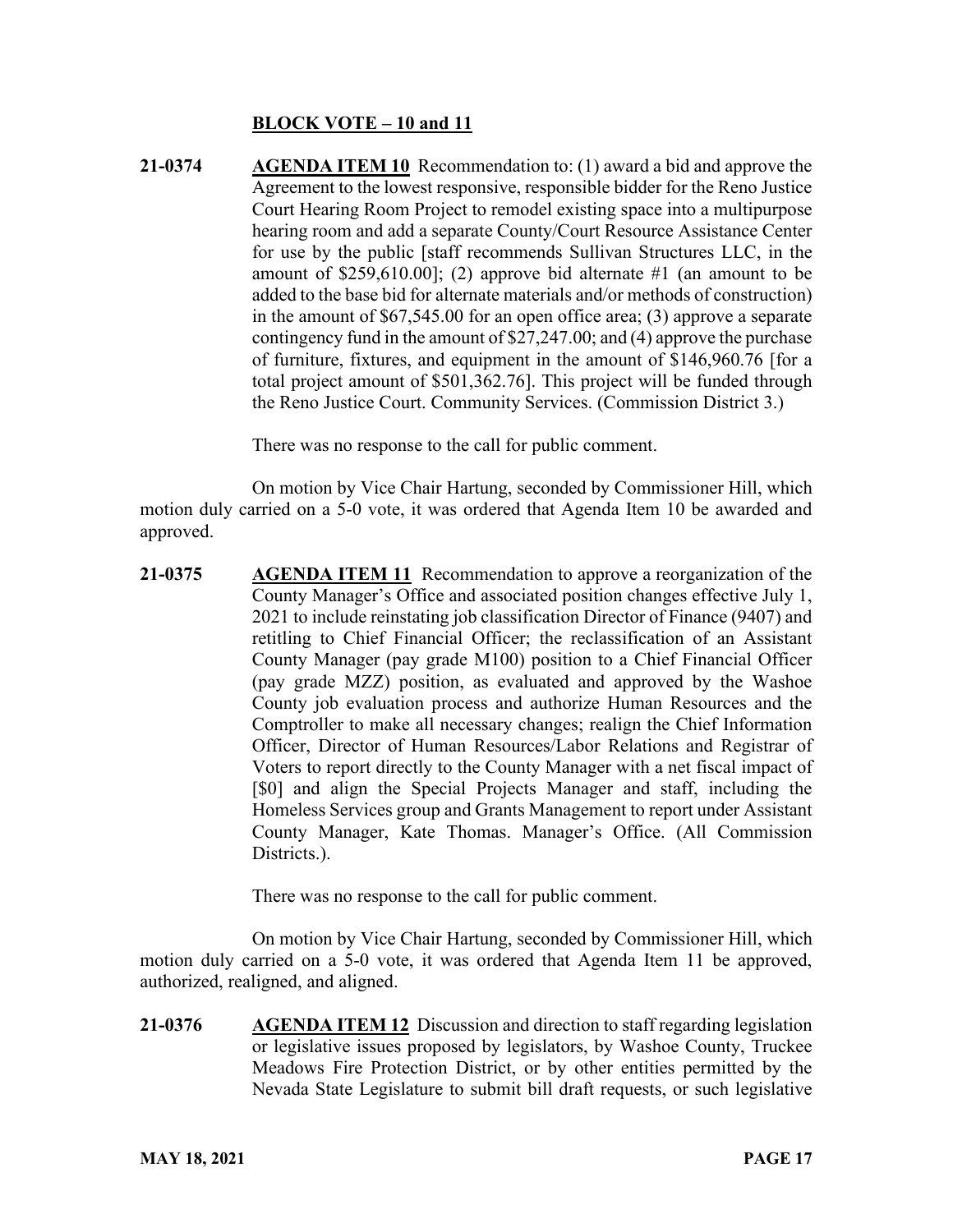issues as may be deemed by the Chair or the Board to be of critical significance to Washoe County. Manager's Office. (All Commission Districts).

Chair Lucey stated the Board was provided a report of the legislative issues they were following. He noted the session was in its final two weeks. Work to finish budgets was being done, so there were few changes in the past week. Bills needed to get through the two houses and floor votes needed to occur, although the focus was still on budgets. He reviewed bills of support, bills in opposition, and bills still being watched, adding there was nothing major to report.

There was no public comment or action taken on this item.

**21-0377 AGENDA ITEM 14** Public Hearing discussion and possible action on the Washoe County Tentative Budget, as well as possible changes to the adoption of the Final Budget for Fiscal Year 2022; and approve Fiscal Year 2021 financial actions as outlined; and approve the changes to position control for Fiscal Year 2022 indicated on Attachment A. This item may be continued to May 25, 2021 at 10:00 AM. Manager's Office. (All Commission Districts.)

The Chair opened the public hearing by calling on anyone wishing to speak for or against adoption of said item. There being no response, the hearing was closed.

County Manager Eric Brown stated Assistant County Manager Christine Vuletich and Budget Manager Lori Cooke were in Chambers to provide the budget presentation.

Ms. Vuletich conducted a PowerPoint presentation and reviewed slides with the following titles: Budget Timeline; Fiscal Year 2022 – Maintain and Sustain Financial Stability; Washoe County FY 2022 Final Budget (All Funds); Washoe County FY 2022 Final Budget by Function; General Fund; and General Fund FY 2022 Final Budget (2 slides).

Ms. Cooke continued the PowerPoint presentation and reviewed slides with the following titles: General Fund FY 2022 Final Budget – Sources; General Fund Major Revenues; Uses; New Positions; Reclassifications; Transfers Out; Highlighted Other Funds; Homeless Fund (New); Other Funds FY2022 Final Budget – New Positions and Reclassifications; FY 2022 Final Budget – Capital Improvements; Capital Improvement Fund – All Projects; Capital Improvements: Parks, Utilities, Roads, and Equipment Services Funds – All Projects; and Washoe County FY 2022 Final Budget (2 slides).

Chair Lucey thanked Ms. Vuletich and Ms. Cooke for getting the County through another challenging year.

There was no response to the call for public comment.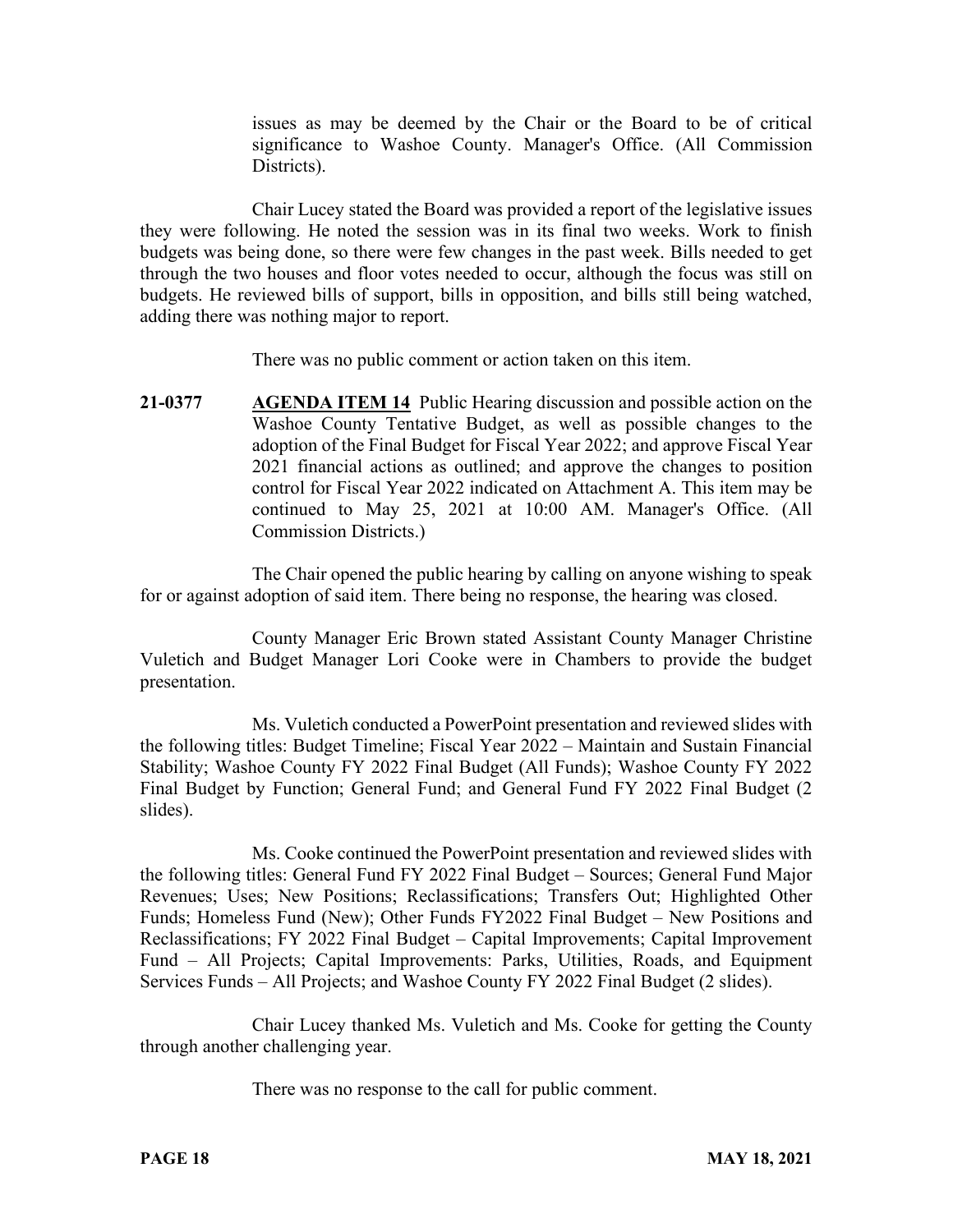Commissioner Hill said it was an honor to work on the budget with staff as they listened to the concerns about how to move forward and found ways to make that happen.

On motion by Commissioner Hill, seconded by Commissioner Herman, which motion duly carried on a 5-0 vote, it was ordered that Agenda Item 14 be adopted and approved.

**21-0378 AGENDA ITEM 13** Discussion and possible action on the County Manager's recommended Capital Improvement Plan (CIP) for Fiscal Years 2022-2026 and direct the County Manager to submit the CIP to the State of Nevada and others by August 1, 2021 as required by NRS 354.5945 which requires all local governments annually to prepare a five-year capital improvement plan to be submitted to the State Department of Taxation and County Debt Management Commission by August 1st of each year. The CIP is a five-year plan for the County's capital improvements for park facilities, including trails, open space, and regional parks; libraries; roads under purview of the County; purchase of light and heavy fleet equipment; utilities infrastructure; capital outlay for major equipment; and County buildings and other facilities. The CIP is limited to capital projects with an estimated cost of \$100,000 or more for assets that have a life-span of more than one year, as part of the reporting requirements of the State and under Board of County Commissioner (BCC) policies. Manager's Office. (All Commission Districts.)

Chair Lucey indicated a presentation was not needed for this item.

There was no response to the call for public comment.

On motion by Vice Chair Hartung, seconded by Commissioner Hill, which motion duly carried on a 5-0 vote, it was ordered that Agenda Item 13 be approved.

### **21-0379 AGENDA ITEM 15** Public Comment.

Mr. Kenji Otto spoke about attending the most recent Washoe County School District Board meeting and he believed committees should be formed to recall the School Board Trustees. He apologized to Trustee Jeff Church for failing to exclude him from that group, saying he always looked out for children, parents, and the Constitution. He urged the Board to oppose Senate Bill 420. He mentioned a meeting of the Silver Knolls community related to a proposed firing range would be held on May 22 at 10:00 a.m. and said he wished the Commissioners and other high-ranking decision makers would attend.